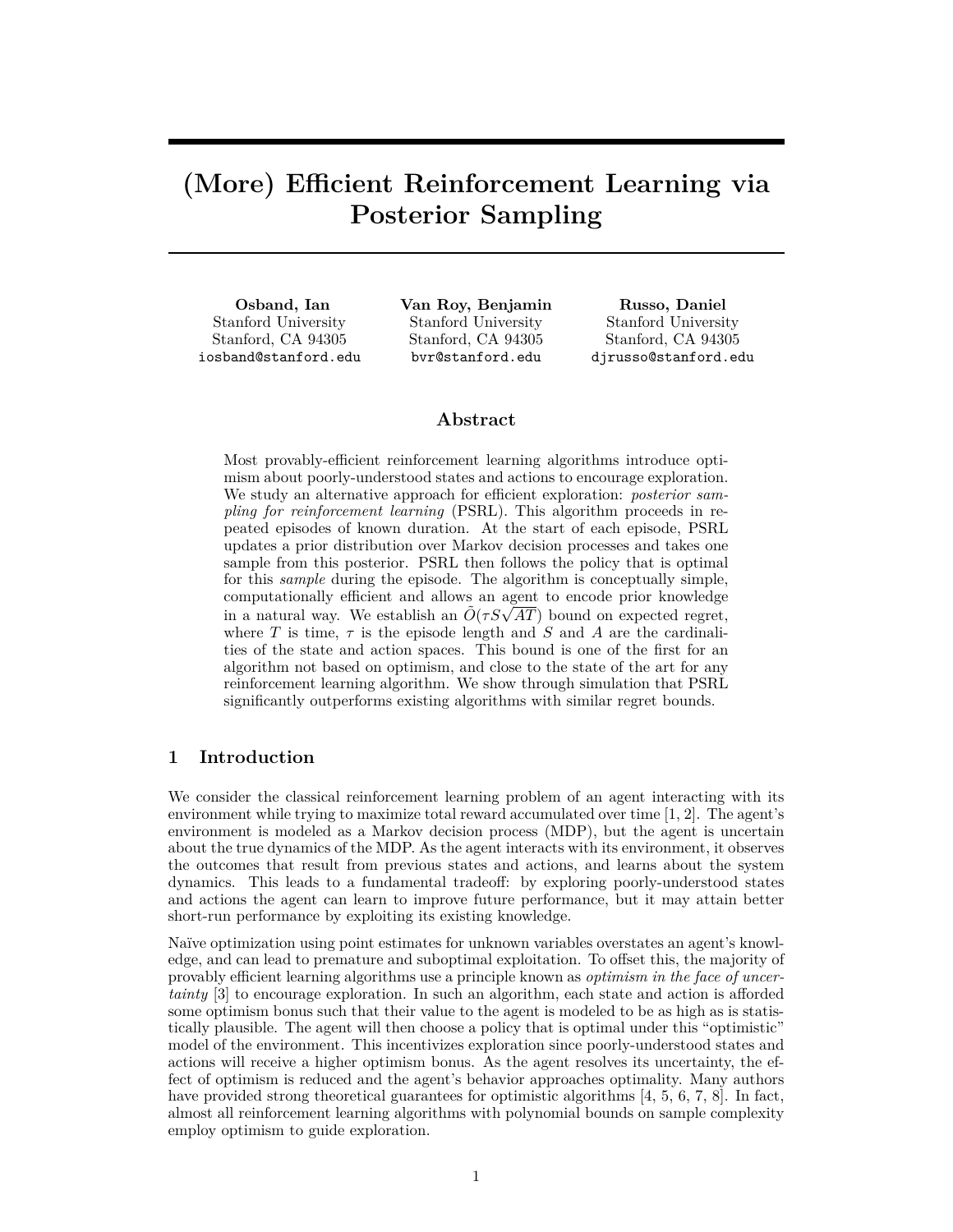We study an alternative approach to efficient exploration, *posterior sampling*, and provide finite time bounds on regret. We model the agent's initial uncertainty over the environment through a prior distribution.<sup>1</sup> At the start of each *episode*, the agent chooses a new policy, which it follows for the duration of the episode. Posterior sampling for reinforcement learning (PSRL) selects this policy through two simple steps. First, a single instance of the environment is sampled from the posterior distribution at the start of an episode. Then, PSRL solves for and executes the policy that is optimal under the sampled environment over the episode. PSRL randomly selects policies according to the probability they are optimal; exploration is guided by the variance of sampled policies as opposed to optimism.

The idea of posterior sampling goes back to 1933 [9] and has been applied successfully to multi-armed bandits. In that literature, the algorithm is often referred to as *Thompson sampling* or as *probability matching*. Despite its long history, posterior sampling was largely neglected by the multi-armed bandit literature until empirical studies [10, 11] demonstrated that the algorithm could produce state of the art performance. This prompted a surge of interest, and a variety of strong theoretical guarantees are now available [12, 13, 14, 15]. Our results suggest this method has great potential in reinforcement learning as well.

PSRL was originally introduced in the context of reinforcement learning by Strens [16] under the name "Bayesian Dynamic Programming",<sup>2</sup> where it appeared primarily as a heuristic method. In reference to PSRL and other "Bayesian RL" algorithms, Kolter and Ng [17] write "little is known about these algorithms from a theoretical perspective, and it is unclear, what (if any) formal guarantees can be made for such approaches." Those Bayesian algorithms for which performance guarantees exist are guided by optimism. BOSS [18] introduces a more complicated version of PSRL that samples many MDPs, instead of just one, and then combines them into an *optimistic* environment to guide exploration. BEB [17] adds an exploration bonus to states and actions according to how infrequently they have been visited. We show it is not always necessary to introduce optimism via a complicated construction, and that the simple algorithm originally proposed by Strens [16] satisfies strong bounds itself.

Our work is motivated by several advantages of posterior sampling relative to optimistic algorithms. First, since PSRL only requires solving for an optimal policy for a single sampled MDP, it is computationally efficient both relative to many optimistic methods, which require simultaneous optimization across a *family* of plausible environments [4, 5, 18], and to computationally intensive approaches that attempt to approximate the Bayes-optimal solutions directly [18, 19, 20]. Second, the presence of an explicit prior allows an agent to incorporate known environment structure in a natural way. This is crucial for most practical applications, as learning without prior knowledge requires exhaustive experimentation in each possible state. Finally, posterior sampling allows us to separate the *algorithm* from the *analysis*. In any optimistic algorithm, performance is greatly influenced by the manner in which optimism is implemented. Past works have designed algorithms, at least in part, to facilitate theoretical analysis for toy problems. Although our analysis of posterior sampling is closely related to the analysis in [4], this worst-case bound has no impact on the algorithm's actual performance. In addition, PSRL is naturally suited to more complex settings where design of an efficiently optimistic algorithm might not be possible. We demonstrate through a computational study in Section 6 that PSRL outperforms the optimistic algorithm UCRL2 [4]: a competitor with similar regret bounds over some example MDPs.

# **2 Problem formulation**

We consider the problem of learning to optimize a random finite horizon MDP  $M =$  $(S, \mathcal{A}, R^M, P^M, \tau, \rho)$  in repeated finite episodes of interaction. S is the state space, A is the action space,  $R_a^M(s)$  is a probability distribution over reward realized when selecting action *a* while in state *s* whose support is [0, 1],  $P_a^M(s'|s)$  is the probability of transitioning to state *s'* if action *a* is selected while at state *s*,  $\tau$  is the time horizon, and  $\rho$  the initial state distribution. We define the MDP and all other random variables we will consider with

<sup>&</sup>lt;sup>1</sup>For an MDP, this might be a prior over transition dynamics and reward distributions.

<sup>&</sup>lt;sup>2</sup>We alter terminology since PSRL is neither Bayes-optimal, nor a direct approximation of this.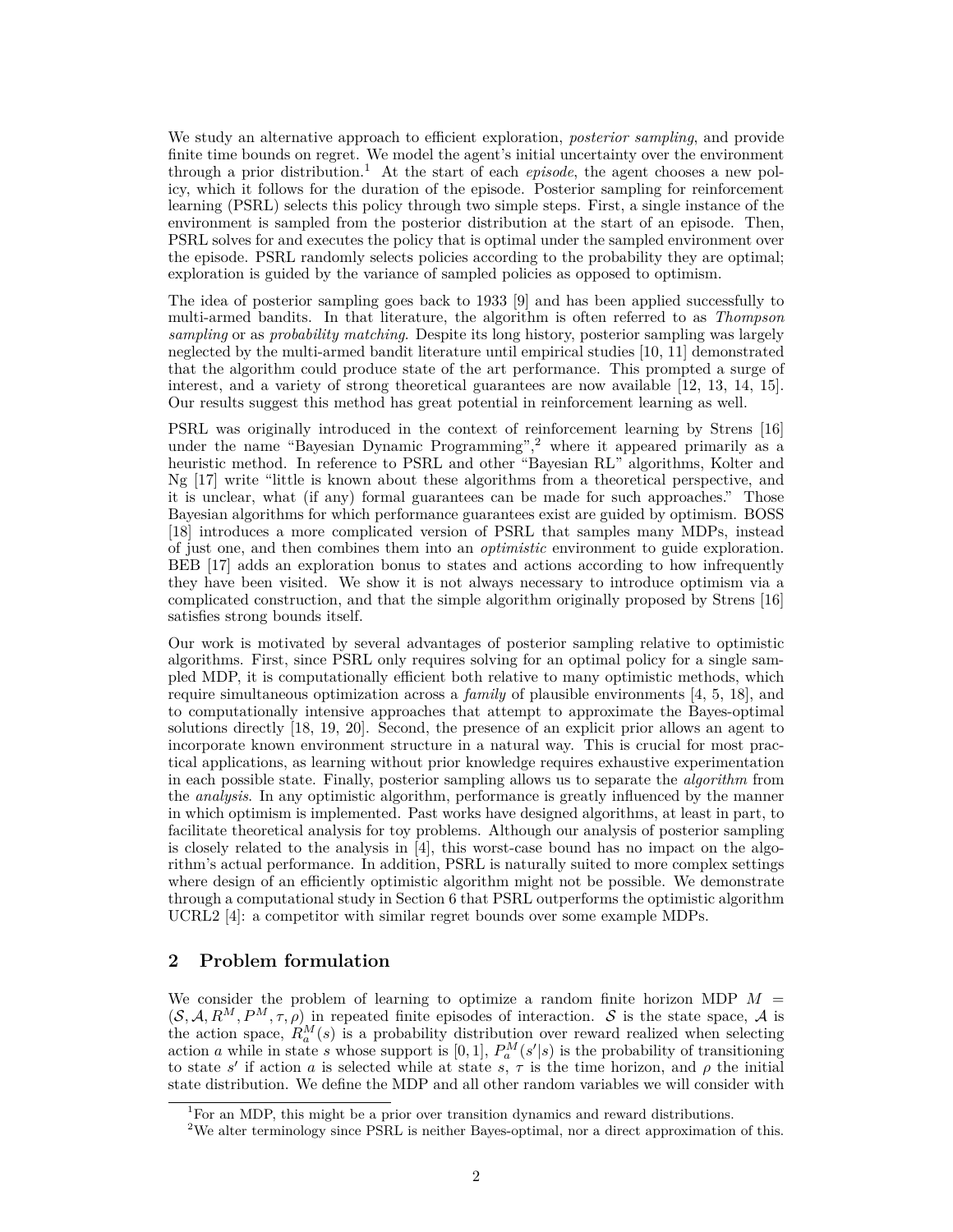respect to a probability space  $(\Omega, \mathcal{F}, \mathbb{P})$ . We assume S, A, and  $\tau$  are deterministic so the agent need not learn the state and action spaces or the time horizon.

A deterministic policy  $\mu$  is a function mapping each state  $s \in \mathcal{S}$  and  $i = 1, \ldots, \tau$  to an action  $a \in \mathcal{A}$ . For each MDP  $M = (\mathcal{S}, \mathcal{A}, R^M, P^M, \tau, \rho)$  and policy  $\mu$ , we define a value function

$$
V_{\mu,i}^M(s) := \mathbb{E}_{M,\mu} \left[ \sum_{j=i}^{\tau} \overline{R}_{a_j}^M(s_j) \Big| s_i = s \right],
$$

where  $\overline{R}^M_a$  $a^{\prime\prime}(s)$  denotes the expected reward realized when action *a* is selected while in state *s*, and the subscripts of the expectation operator indicate that  $a_j = \mu(s_j, j)$ , and  $s_{j+1} \sim$  $P_{a_j}^M(\cdot|s_j)$  for  $j = i, \ldots, \tau$ . A policy  $\mu$  is said to be optimal for MDP *M* if  $V_{\mu,i}^M(s) =$  $\max_{\mu'} V^M_{\mu',i}(s)$  for all  $s \in \mathcal{S}$  and  $i = 1, \ldots, \tau$ . We will associate with each MDP *M* a policy  $\mu^M$  that is optimal for *M*.

The reinforcement learning agent interacts with the MDP over episodes that begin at times  $t_k = (k-1)\tau + 1, k = 1, 2, \ldots$  At each time *t*, the agent selects an action  $a_t$ , observes a scalar reward  $r_t$ , and then transitions to  $s_{t+1}$ . If an agent follows a policy  $\mu$  then when in state *s* at time *t* during episode *k*, it selects an action  $a_t = \mu(s, t - t_k)$ . Let  $H_t =$  $(s_1, a_1, r_1, \ldots, s_{t-1}, a_{t-1}, r_{t-1})$  denote the history of observations made *prior* to time *t*. A reinforcement learning algorithm is a deterministic sequence  $\{\pi_k | k = 1, 2, \ldots\}$  of functions, each mapping  $H_{t_k}$  to a probability distribution  $\pi_k(H_{t_k})$  over policies. At the start of the *k*th episode, the algorithm samples a policy  $\mu_k$  from the distribution  $\pi_k(H_{t_k})$ . The algorithm then selects actions  $a_t = \mu_k(s_t, t - t_k)$  at times *t* during the *k*th episode.

We define the regret incurred by a reinforcement learning algorithm  $\pi$  up to time  $T$  to be

$$
\mathrm{Regret}(T,\pi) := \sum_{k=1}^{\lceil T/\tau \rceil} \Delta_k,
$$

where  $\Delta_k$  denotes regret over the *k*th episode, defined with respect to the MDP  $M^*$  by

$$
\Delta_k = \sum_{s \in \mathcal{S}} \rho(s) (V_{\mu^*,1}^{M^*}(s) - V_{\mu_k,1}^{M^*}(s)),
$$

with  $\mu^* = \mu^{M^*}$  and  $\mu_k \sim \pi_k(H_{t_k})$ . Note that regret is not deterministic since it can depend on the random MDP *M*<sup>∗</sup> , the algorithm's internal random sampling and, through the history  $H_{t_k}$ , on previous random transitions and random rewards. We will assess and compare algorithm performance in terms of regret and its expectation.

# **3 Posterior sampling for reinforcement learning**

The use of posterior sampling for reinforcement learning (PSRL) was first proposed by Strens [16]. PSRL begins with a prior distribution over MDPs with states  $S$ , actions  $A$  and horizon *τ* . At the start of each *k*th episode, PSRL samples an MDP *M<sup>k</sup>* from the posterior distribution conditioned on the history  $H_{t_k}$  available at that time. PSRL then computes and follows the policy  $\mu_k = \mu^{M_k}$  over episode *k*.

#### **Algorithm: Posterior Sampling for Reinforcement Learning (PSRL)**

```
Data: Prior distribution f, t=1for episodes k = 1, 2, \ldots do
    sample M_k \sim f(\cdot)H_{t_k}compute \mu_k = \mu^{M_k}for timesteps j = 1, \ldots, \tau do
       sample and apply a_t = \mu_k(s_t, j)observe r_t and s_{t+1}t = t + 1end
end
```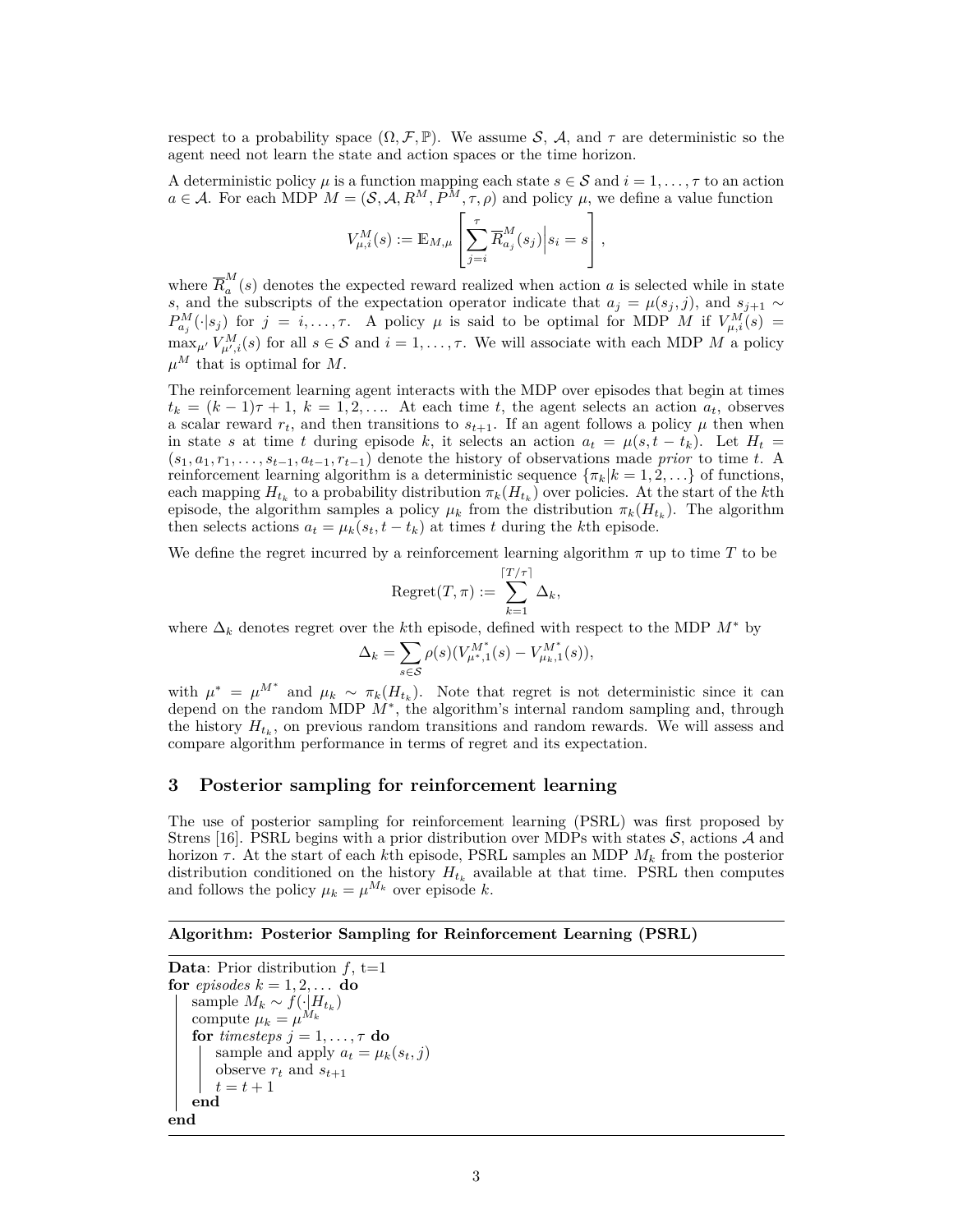We show PSRL obeys performance guarantees intimately related to those for learning algorithms based upon OFU, as has been demonstrated for multi-armed bandit problems [15]. We believe that a posterior sampling approach offers some inherent advantages. Optimistic algorithms require explicit construction of the confidence bounds on  $V_{\mu,1}^{M^*}(s)$  based on observed data, which is a complicated statistical problem even for simple models. In addition, even if strong confidence bounds for  $V_{\mu,1}^{M^*}(s)$  were known, solving for the best optimistic policy may be computationally intractable. Algorithms such as UCRL2 [4] are computationally tractable, but must resort to separately bounding  $\overline{R}_{a}^{M}$  $a_a^M(s)$  and  $P_a^M(s)$  with high probability for each *s, a*. These bounds allow a "worst-case" mis-estimation simultaneously in *every* state-action pair and consequently give rise to a confidence set which may be far too conservative.

By contrast, PSRL always selects policies according to the probability they are optimal. Uncertainty about each policy is quantified in a statistically efficient way through the posterior distribution. The algorithm only requires a single sample from the posterior, which may be approximated through algorithms such as Metropolis-Hastings if no closed form exists. As such, we believe PSRL will be simpler to implement, computationally cheaper and statistically more efficient than existing optimistic methods.

#### **3.1 Main results**

The following result establishes regret bounds for PSRL. The bounds have  $\tilde{O}(\tau S\sqrt{AT})$ expected regret, and, to our knowledge, provide the first guarantees for an algorithm not based upon optimism:

**Theorem 1.** *If*  $f$  *is the distribution of*  $M^*$  *then,* 

$$
\mathbb{E}\left[\text{Regret}(T,\pi^{\text{PS}}_{\tau})\right] = O\left(\tau S \sqrt{AT\log(SAT)}\right) \tag{1}
$$

This result holds for *any* prior distribution on MDPs, and so applies to an immense class of models. To accommodate this generality, the result bounds expected regret under the prior distribution (sometimes called *Bayes risk* or *Bayesian regret*). We feel this is a natural measure of performance, but should emphasize that it is more common in the literature to bound regret under a worst-case MDP instance. The next result provides a link between these notions of regret. Applying Markov's inequality to (1) gives convergence in probability.

**Corollary 1.** *If f is the distribution of*  $M^*$  *then for any*  $\alpha > \frac{1}{2}$ *,* 

$$
\frac{\text{Regret}(T, \pi^{\text{PS}}_{\tau})}{T^{\alpha}} \xrightarrow{p} 0.
$$

As shown in the appendix, this also bounds the frequentist regret for any MDP with non-zero probability. State-of-the-art guarantees similar to Theorem 1 are satisfied by the algorithms UCRL2 [4] and REGAL [5] for the case of non-episodic RL. Here UCRL2 gives regret  $OCHL2$  [4] and **REGAL** [9] for the case of non-episodic RL. Here OCRL2 gives regret bounds  $\tilde{O}(DS\sqrt{AT})$  where  $D = \max_{s'\neq s} \min_{\pi} \mathbb{E}[T(s'|M, \pi, s)]$  and  $T(s'|M, \pi, s)$  is the first time step where *s'* is reached from *s* under the policy  $\pi$ . REGAL improves this result to  $\tilde{O}(\Psi S \sqrt{AT})$  where  $\Psi \leq D$  is the span of the of the optimal value function. However, there is so far no computationally tractable implementation of this algorithm.

In many practical applications we may be interested in episodic learning tasks where the constants *D* and  $\Psi$  could be improved to take advantage of the episode length  $\tau$ . Simple constants  $D$  and  $\Psi$  could be improved to take advantage of the episode length  $\tau$ . Simple modifications to both UCRL2 and REGAL will produce regret bounds of  $\tilde{O}(\tau S\sqrt{AT})$ , just modifications to both UCRL2 and REGAL will produce regret bounds of  $Q\gamma$  as PSRL. This is close to the theoretical lower bounds of  $\sqrt{SAT}$ -dependence.

# **4 True versus sampled MDP**

A simple observation, which is central to our analysis, is that, at the start of each *k*th episode,  $M^*$  and  $M_k$  are identically distributed. This fact allows us to relate quantities that depend on the true, but unknown, MDP  $M^*$ , to those of the sampled MDP  $M_k$ , which is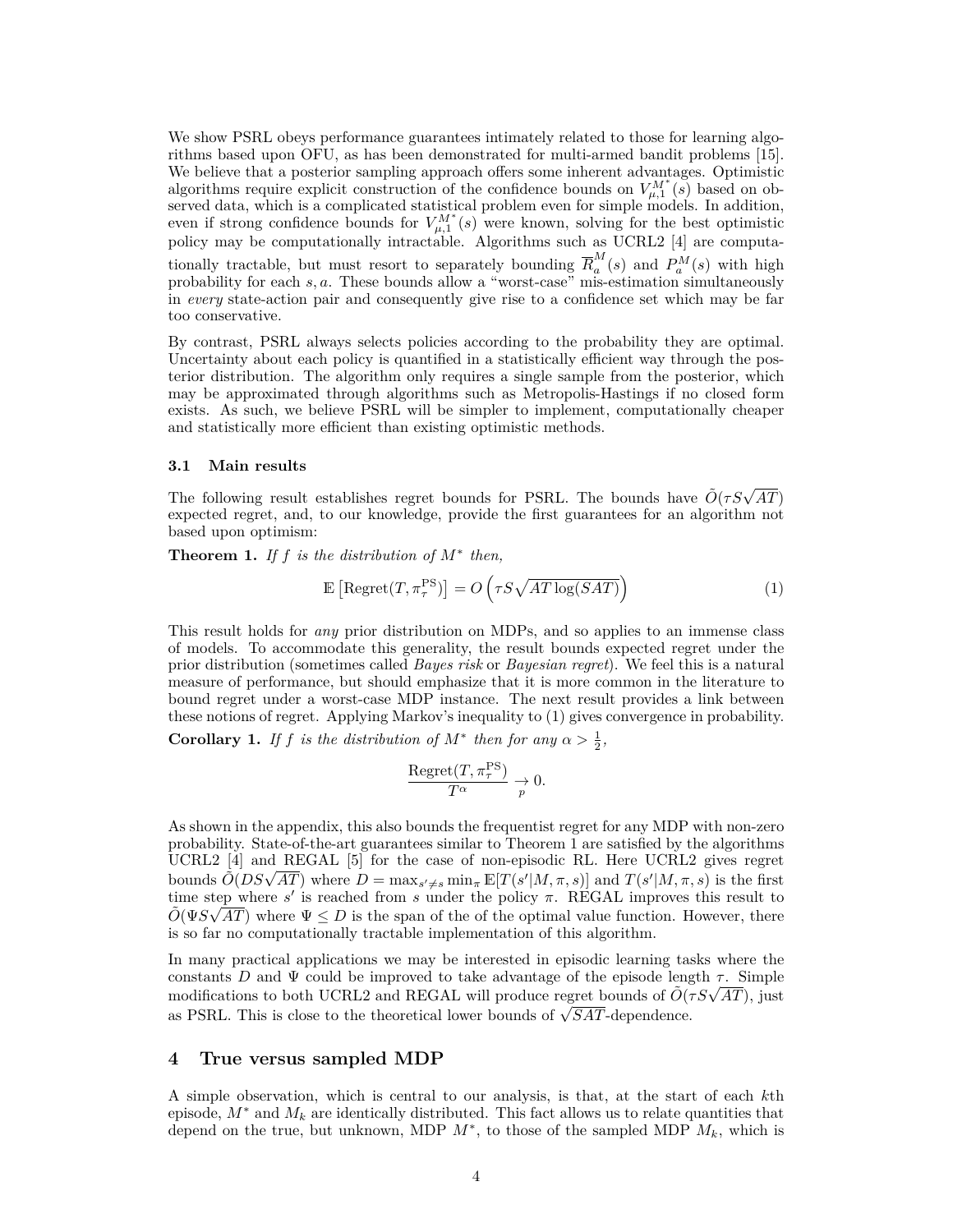fully observed by the agent. We introduce  $\sigma(H_{t_k})$  as the  $\sigma$ -algebra generated by the history up to  $t_k$ . Readers unfamiliar with measure theory can think of this as "all information" known just before the start of period  $t_k$ ." When we say that a random variable X is  $\sigma(H_{t_k})$ measurable, this intuitively means that although X is random, it is deterministically known given the information contained in  $H_{t_k}$ . The following lemma is an immediate consequence of this observation [15].

**Lemma 1** (Posterior Sampling). If *f is the distribution of*  $M^*$  *then, for any*  $\sigma(H_{t_k})$ *measurable function g,*

$$
\mathbb{E}[g(M^*)|H_{t_k}] = \mathbb{E}[g(M_k)|H_{t_k}].
$$
\n(2)

Note that taking the expectation of (2) shows  $\mathbb{E}[g(M^*)] = \mathbb{E}[g(M_k)]$  through the tower property.

Recall, we have defined  $\Delta_k = \sum_{s \in \mathcal{S}} \rho(s) (V_{\mu^*,1}^{M^*}(s) - V_{\mu_k,1}^{M^*}(s))$  to be the regret over period *k*. A significant hurdle in analyzing this equation is its dependence on the optimal policy  $\mu^*$ , which we do not observe. For many reinforcement learning algorithms, there is no clean way to relate the unknown optimal policy to the states and actions the agent actually observes. The following result shows how we can avoid this issue using Lemma 1. First, define

$$
\tilde{\Delta}_k = \sum_{s \in \mathcal{S}} \rho(s) (V_{\mu_k,1}^{M_k}(s) - V_{\mu_k,1}^{M^*}(s))
$$
\n(3)

as the difference in expected value of the policy  $\mu_k$  under the sampled MDP  $M_k$ , which is known, and its performance under the true MDP  $M^*$ , which is observed by the agent.

**Theorem 2** (Regret equivalence)**.**

$$
\mathbb{E}\left[\sum_{k=1}^{m} \Delta_k\right] = \mathbb{E}\left[\sum_{k=1}^{m} \tilde{\Delta}_k\right]
$$
\n(4)

*and for any*  $\delta > 0$  *with probability at least*  $1 - \delta$ *,* 

*Proof.* Note,  $\Delta_k - \tilde{\Delta}_k = \sum_{s \in \mathcal{S}} \rho(s) (V_{\mu^*,1}^{M^*}(s) - V_{\mu_k,1}^{M_k}(s)) \in [-\tau, \tau]$ . By Lemma 1,  $\mathbb{E}[\Delta_k \tilde{\Delta}_k|H_{t_k}]=0$ . Taking expectations of these sums therefore establishes the claim.  $\Box$ 

This result bounds the agent's regret in epsiode *k* by the difference between the agent's estimate  $V_{\mu_k,1}^{M_k}(s_{t_k})$  of the expected reward in  $M_k$  from the policy it chooses, and the expected reward  $V_{\mu_k,1}^{M^*}(s_{t_k})$  in  $M^*$ . If the agent has a poor estimate of the MDP  $M^*$ , we expect it to learn as the performance of following  $\mu_k$  under  $M^*$  differs from its expectation under  $M_k$ . As more information is gathered, its performance should improve. In the next section, we formalize these ideas and give a precise bound on the regret of posterior sampling.

#### **5 Analysis**

An essential tool in our analysis will be the dynamic programming, or Bellman operator  $\mathcal{T}_{\mu}^{M}$ , which for any MDP  $M = (\mathcal{S}, \mathcal{A}, R^{M}, P^{M}, \tau, \rho)$ , stationary policy  $\mu : \mathcal{S} \to \mathcal{A}$  and value function  $V : \mathcal{S} \to \mathbb{R}$ , is defined by

$$
\mathcal{T}_{\mu}^{M}V(s) := \overline{R}_{\mu}^{M}(s,\mu) + \sum_{s' \in \mathcal{S}} P_{\mu(s)}^{M}(s'|s)V(s').
$$

This operation returns the expected value of state  $s$  where we follow the policy  $\mu$  under the laws of *M*, for one time step. The following lemma gives a concise form for the dynamic programming paradigm in terms of the Bellman operator.

**Lemma 2** (Dynamic programming equation). For any MDP  $M = (\mathcal{S}, \mathcal{A}, R^M, P^M, \tau, \rho)$ *and policy*  $\mu : \mathcal{S} \times \{1, \ldots, \tau\} \to \mathcal{A}$ , the value functions  $V^M_\mu$  satisfy

$$
V_{\mu,i}^M = \mathcal{T}_{\mu(\cdot,i)}^M V_{\mu,i+1}^M \tag{5}
$$

*for*  $i = 1 ... \tau$ , with  $V_{\mu, \tau+1}^M := 0$ .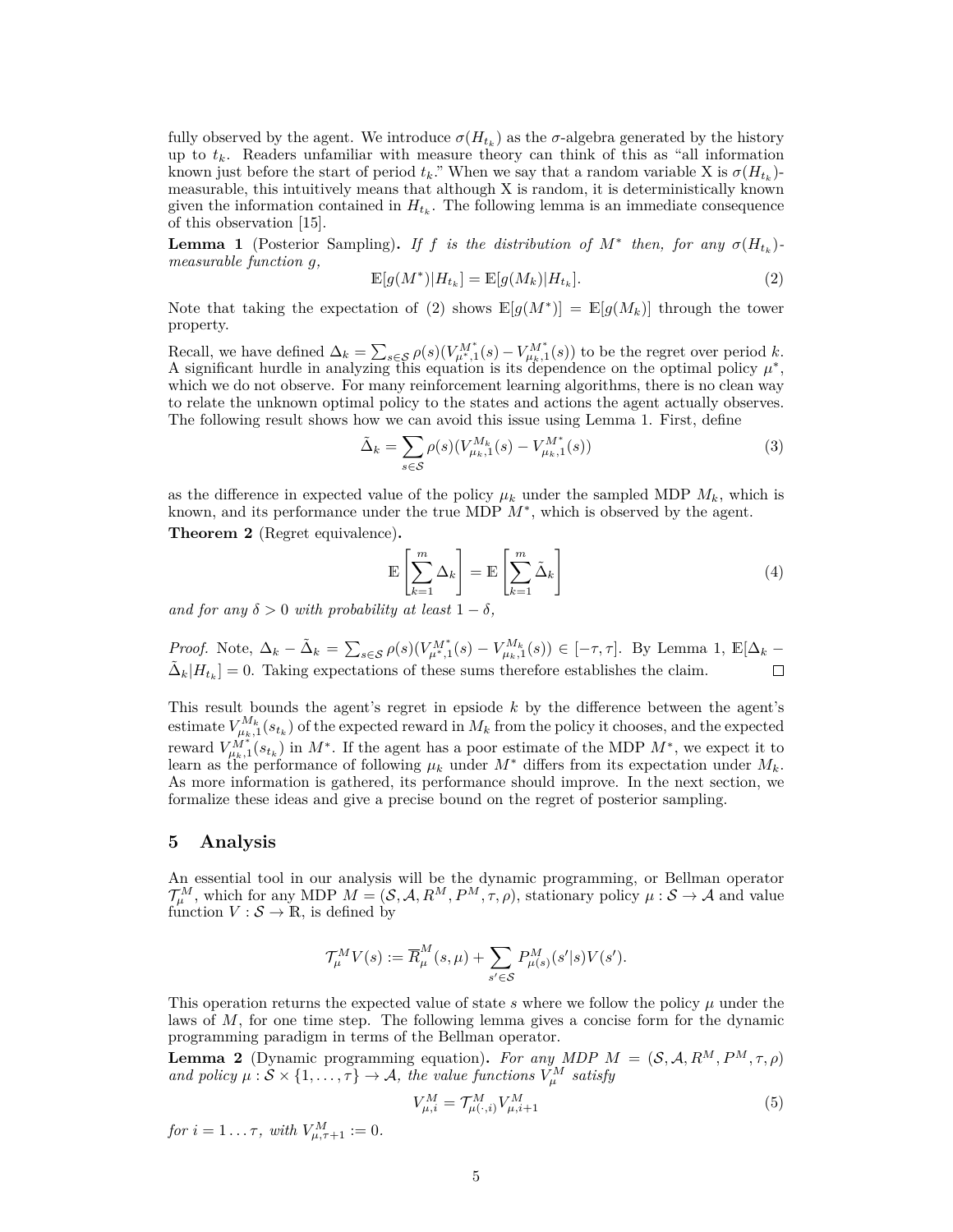In order to streamline our notation we will let  $V_{\mu,i}^* := V_{\mu,i}^{M^*}$ ,  $V_{\mu,i}^k(s) := V_{\mu,i}^{M_k}(s)$ ,  $\mathcal{T}_{\mu}^k := \mathcal{T}_{\mu}^{M_k}$ ,  $\mathcal{T}_{\mu}^* := \mathcal{T}_{\mu}^{M^*}$  and  $P_{\mu}^*(\cdot|s) := P_{\mu(s)}^{M^*}(\cdot|s)$ .

#### **5.1 Rewriting regret in terms of Bellman error**

$$
\mathbb{E}\left[\tilde{\Delta}_k \middle| M^*, M_k\right] = \mathbb{E}\left[\sum_{i=1}^{\tau} \left[ (\mathcal{T}^k_{\mu_k(\cdot,i)} - \mathcal{T}^*_{\mu_k(\cdot,i)}) V^k_{\mu_k,i+1}(s_{t_k+i}) \right] \middle| M^*, M_k\right] \tag{6}
$$

To see why (6) holds, simply apply the Dynamic programming equation inductively:

$$
(V_{\mu_k,1}^k - V_{\mu_k,1}^*) (s_{t_k+1}) = (T_{\mu_k(\cdot,1)}^k V_{\mu_k,2}^k - T_{\mu_k(\cdot,1)}^* V_{\mu_k,2}^*) (s_{t_k+1})
$$
  
\n
$$
= (T_{\mu_k(\cdot,1)}^k - T_{\mu_k(\cdot,1)}^*) V_{\mu_k,2}^k (s_{t_k+1})
$$
  
\n
$$
+ \sum_{s' \in \mathcal{S}} \{P_{\mu_k(\cdot,1)}^* (s'|s_{t_k+1}) (V_{\mu_k,2}^* - V_{\mu_k,2}^k) (s')\}
$$
  
\n
$$
= (T_{\mu_k(\cdot,1)}^k - T_{\mu_k(\cdot,1)}^*) V_{\mu_k,2}^k (s_{t_k+1}) + (V_{\mu_k,2}^* - V_{\mu_k,2}^k) (s_{t_k+1}) + d_{t_k+1}
$$
  
\n
$$
= \dots
$$
  
\n
$$
= \sum_{i=1}^r (T_{\mu_k(\cdot,i)}^k - T_{\mu_k(\cdot,i)}^*) V_{\mu_k,i+1}^k (s_{t_k+i}) + \sum_{i=1}^r d_{t_k+i},
$$

where  $d_{t_k+i} := \sum_{s' \in \mathcal{S}} \{P^*_{\mu_k(\cdot,i)}(s'|s_{t_k+i})(V^*_{\mu_k,i+1} - V^k_{\mu_k,i+1})(s')\} - (V^*_{\mu_k,i+1} - V^k_{\mu_k,i+1})(s_{t_k+i}).$ 

This expresses the regret in terms two factors. The first factor is the one step *Bellman* error  $[(\mathcal{T}^k_{\mu_k(\cdot,i)} - \mathcal{T}^*_{\mu_k(\cdot,i)})V^k_{\mu_k,i+1}(s_{t_k+i})]$  under the sampled MDP  $M_k$ . Crucially, (6) depends only the Bellman error under the observed policy  $\mu_k$  and the states  $s_1, ..., s_T$  that are actually visited over the first *T* periods. We go on to show the posterior distribution of *M<sup>k</sup>* concentrates around *M*<sup>∗</sup> as these actions are sampled, and so this term tends to zero.

The second term captures the randomness in the transitions of the true MDP *M*<sup>∗</sup> . In state  $s_t$  under policy  $\mu_k$ , the expected value of  $(V^*_{\mu_k,i+1} - V^k_{\mu_k,i+1})(s_{t_k+i})$  is exactly  $\sum_{s'\in\mathcal{S}}\{P^*_{\mu_k(\cdot,i)}(s'|s_{t_k+i})(V^*_{\mu_k,i+1}-V^k_{\mu_k,i+1})(s')\}$ . Hence, conditioned on the true MDP  $M^*$ and the sampled MDP  $M_k$ , the term  $\sum_{i=1}^{\tau} d_{t_k+i}$  has expectation zero.

#### **5.2 Introducing confidence sets**

The last section reduced the algorithm's regret to its expected Bellman error. We will proceed by arguing that the sampled Bellman operator  $\mathcal{T}^k_{\mu_k(\cdot,i)}$  concentrates around the true Bellman operatior  $\mathcal{T}^*_{\mu_k(\cdot,i)}$ . To do this, we introduce high probability confidence sets similar to those used in [4] and [5]. Let  $\hat{P}^t_a(\cdot|s)$  denote the emprical distribution up period *t* of transitions observed after sampling  $(s, a)$ , and let  $\hat{R}^t_a(s)$  denote the empirical average reward. Finally, define  $N_{t_k}(s, a) = \sum_{t=1}^{t_k-1} 1\!\!1_{\{(s_t, a_t) = (s,a)\}}$  to be the number of times  $(s, a)$ was sampled prior to time *tk*. Define the confidence set for episode *k*:

$$
\mathcal{M}_k := \left\{ M : \left\| \hat{P}_a^t(\cdot|s) - P_a^M(\cdot|s) \right\|_1 \leq \beta_k(s, a) \& \left| \hat{R}_a^t(s) - R_a^M(s) \right| \leq \beta_k(s, a) \quad \forall (s, a) \right\}
$$

Where  $\beta_k(s, a) := \sqrt{\frac{14S \log(2SAmt_k)}{\max\{1, N_{t_k}(s, a)\}}}$  is chosen conservatively so that  $\mathcal{M}_k$  contains both  $M^*$ and  $M_k$  with high probability. It's worth pointing out that we have not tried to optimize this confidence bound, and it can be improved, at least by a numerical factor, with more careful analysis. Now, using that  $\tilde{\Delta}_k \leq \tau$  we can decompose regret as follows:

$$
\sum_{k=1}^{m} \tilde{\Delta}_k \le \sum_{k=1}^{m} \tilde{\Delta}_k \mathbb{1}_{\{M_k, M^* \in \mathcal{M}_k\}} + \tau \sum_{k=1}^{m} [\mathbb{1}_{\{M_k \notin \mathcal{M}_k\}} + \mathbb{1}_{\{M^* \notin \mathcal{M}_k\}}] \tag{7}
$$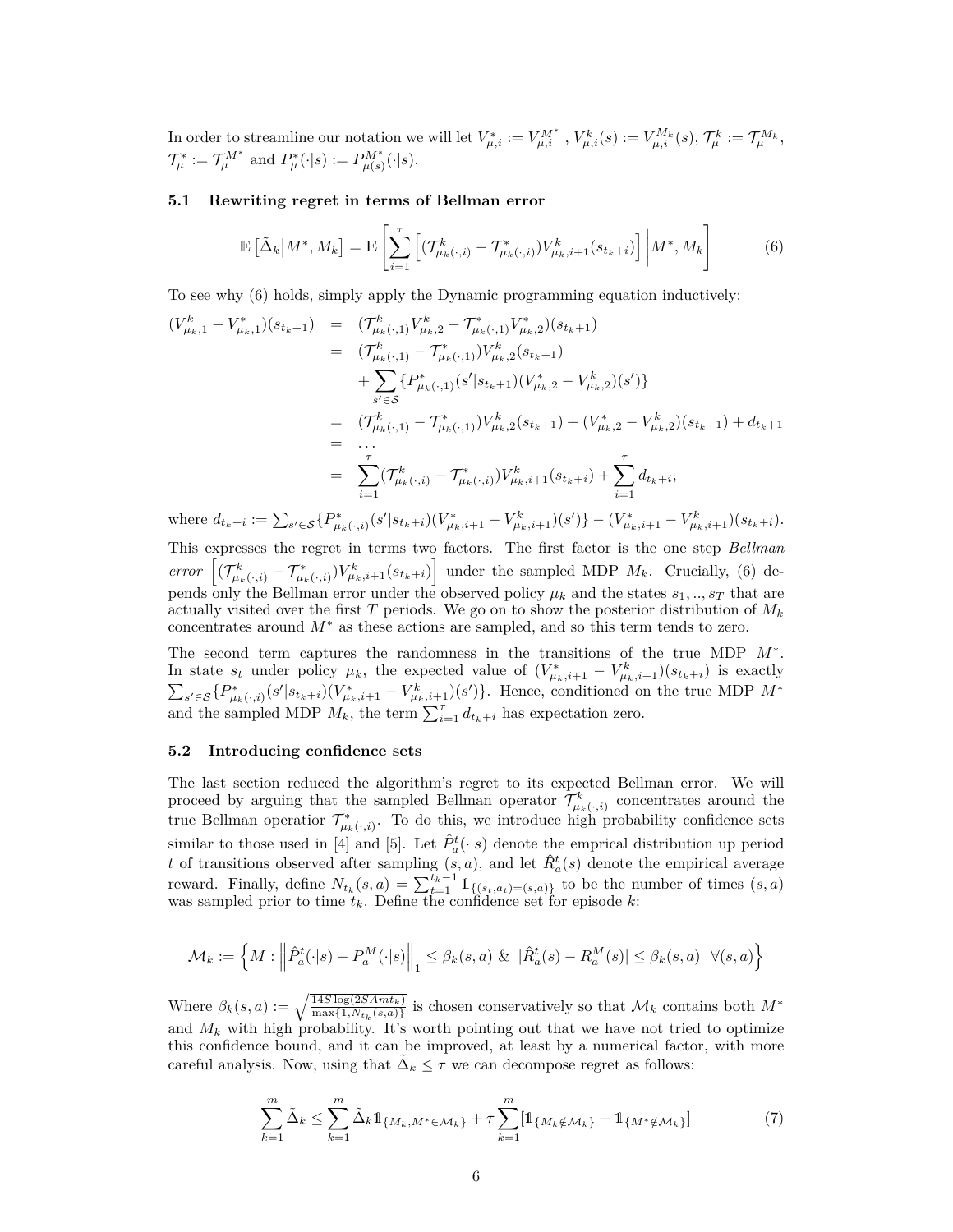Now, since  $\mathcal{M}_k$  is  $\sigma(H_{t_k})$ -measureable, by Lemma 1,  $\mathbb{E}[\mathbb{1}_{\{M_k \notin \mathcal{M}_k\}}|H_{t_k}] =$  $\mathbb{E}[\mathbb{1}_{\{M^*\notin\mathcal{M}_k\}}|H_{t_k}]$ . Lemma 17 of [4] shows<sup>3</sup>  $\mathbb{P}(M^*\notin\mathcal{M}_k) \leq 1/m$  for this choice of  $\beta_k(s,a)$ , which implies

$$
\mathbb{E}\left[\sum_{k=1}^{m} \tilde{\Delta}_{k}\right] \leq \mathbb{E}\left[\sum_{k=1}^{m} \tilde{\Delta}_{k} \mathbb{1}_{\{M_{k}, M^{*} \in \mathcal{M}_{k}\}}\right] + 2\tau \sum_{k=1}^{m} \mathbb{P}\{M^{*} \notin \mathcal{M}_{k}\}.
$$
\n
$$
\leq \mathbb{E}\left[\sum_{k=1}^{m} \mathbb{E}\left[\tilde{\Delta}_{k} | M^{*}, M_{k}\right] \mathbb{1}_{\{M_{k}, M^{*} \in \mathcal{M}_{k}\}}\right] + 2\tau
$$
\n
$$
\leq \mathbb{E}\sum_{k=1}^{m} \sum_{i=1}^{r} |(\mathcal{T}^{k}_{\mu_{k}(\cdot, i)} - \mathcal{T}^{*}_{\mu_{k}(\cdot, i)}) V^{k}_{\mu_{k}, i+1}(s_{t_{k}+i})| \mathbb{1}_{\{M_{k}, M^{*} \in \mathcal{M}_{k}\}} + 2\tau
$$
\n
$$
\leq \tau \mathbb{E}\sum_{k=1}^{m} \sum_{i=1}^{r} \min\{\beta_{k}(s_{t_{k}+i}, a_{t_{k}+i}), 1\} + 2\tau.
$$
\n(8)

We also have the worst–case bound  $\sum_{k=1}^{m} \tilde{\Delta}_k \leq T$ . In the technical appendix we go on to provide a worst case bound on  $\min{\lbrace \tau \sum_{k=1}^{m} \sum_{i=1}^{m} \min{\lbrace \beta_k(s_{t_k+i}, a_{t_k+i}), 1 \rbrace, T \rbrace}$  of order  $\tau S \sqrt{AT \log(SAT)}$ , which completes our analysis.

## **6 Simulation results**

We compare performance of PSRL to UCRL2 [4]: an optimistic algorithm with similar regret bounds. We use the standard example of *RiverSwim* [21], as well as several randomly generated MDPs. We provide results in both the episodic case, where the state is reset every  $\tau = 20$  steps, as well as the setting without episodic reset.

$$
(1, r = \frac{5}{1000}) \underbrace{ \underbrace{0.4}_{\text{ } 5 \text{ }} \underbrace{0.6}_{\text{ } 0.05 \text{ }} \underbrace{0.35}_{\text{ } 0.05 \text{ }} \underbrace{0.35}_{\text{ } 0.05 \text{ }} \underbrace{0.35}_{\text{ } 0.05 \text{ }} \underbrace{0.35}_{\text{ } 0.05 \text{ }} \underbrace{0.35}_{\text{ } 0.05 \text{ }} \underbrace{0.35}_{\text{ } 0.4 \text{ }} \underbrace{0.35}_{\text{ } 0.4 \text{ }} \underbrace{0.35}_{\text{ } 0.4 \text{ }} \underbrace{0.35}_{\text{ } 0.4 \text{ }} \underbrace{0.6}_{\text{ } 0.6 \text{ } r = 1)}
$$

Figure 1: *RiverSwim* - continuous and dotted arrows represent the MDP under the actions "right" and "left".

*RiverSwim* consists of six states arranged in a chain as shown in Figure 1. The agent begins at the far left state and at every time step has the choice to swim left or right. Swimming left (with the current) is always successful, but swimming right (against the current) often fails. The agent receives a small reward for reaching the leftmost state, but the optimal policy is to attempt to swim right and receive a much larger reward. This MDP is constructed so that efficient exploration is required in order to obtain the optimal policy. To generate the random MDPs, we sampled 10-state, 5-action environments according to the prior.

We express our prior in terms of Dirichlet and normal-gamma distributions over the transitions and rewards respectively.<sup>4</sup> In both environments we perform 20 Monte Carlo simulations and compute the total regret over 10,000 time steps. We implement UCRL2 with  $\delta = 0.05$  and optimize the algorithm to take account of finite episodes where appropriate. PSRL outperformed UCRL2 across every environment, as shown in Table 1. In Figure 2, we show regret through time across 50 Monte Carlo simulations to 100,000 time–steps in the *RiverSwim* environment: PSRL's outperformance is quite extreme.

<sup>&</sup>lt;sup>3</sup>Our confidence sets are equivalent to those of [4] when the parameter  $\delta = 1/m$ .

<sup>4</sup>These priors are conjugate to the multinomial and normal distribution. We used the values  $\alpha = 1/S, \mu = \sigma^2 = 1$  and pseudocount  $n = 1$  for a diffuse uniform prior.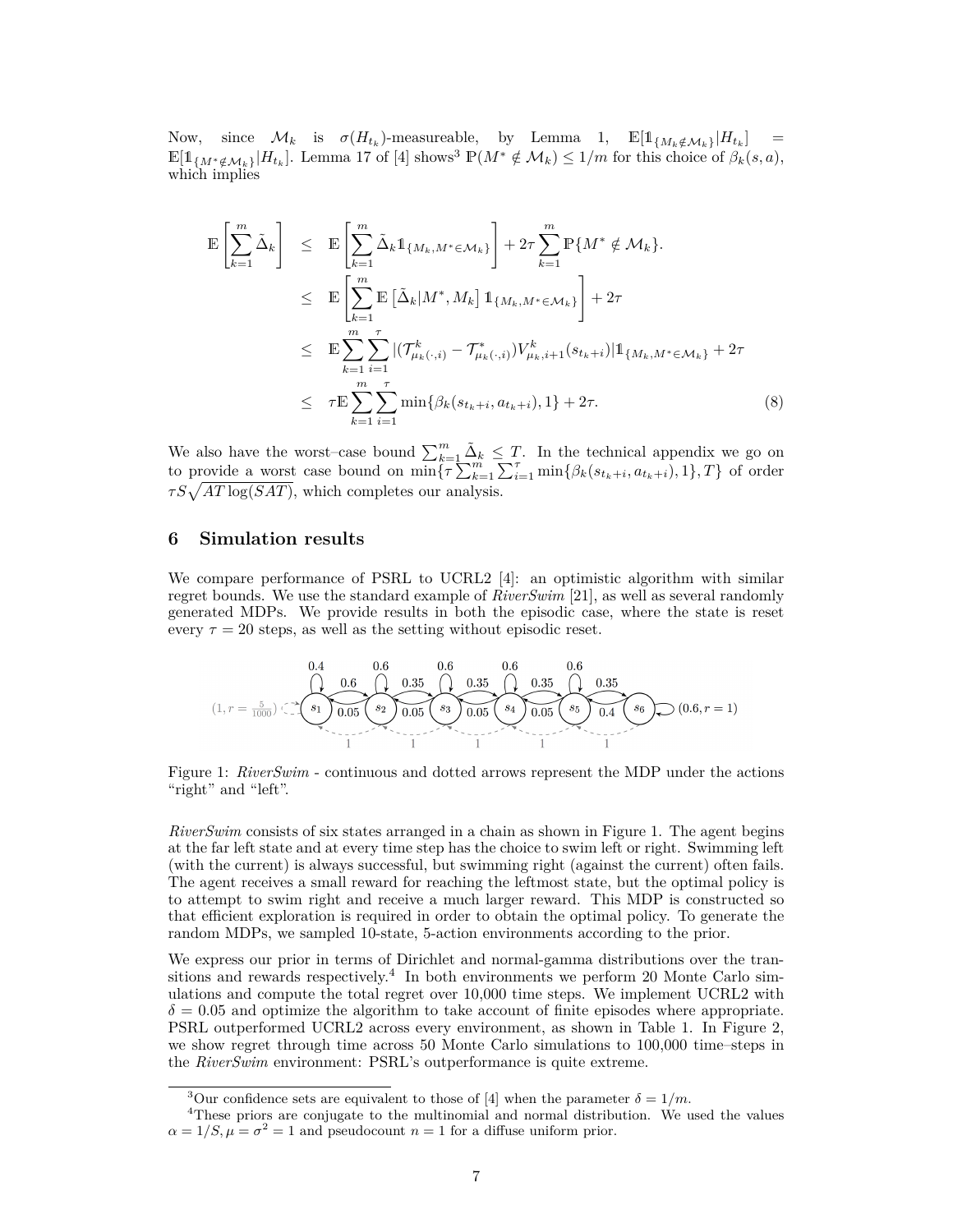|                  | Random MDP           | Random MDP           | <i>RiverSwim</i>     | RiverSwim            |
|------------------|----------------------|----------------------|----------------------|----------------------|
| <i>Algorithm</i> | $\tau$ -episodes     | $\infty$ -horizon    | $\tau$ -episodes     | $\infty$ -horizon    |
| <b>PSRL</b>      | $1.04 \times 10^{4}$ | $7.30 \times 10^3$   | $6.88 \times 10^{1}$ | $1.06 \times 10^{2}$ |
| UCRL2            | $5.92 \times 10^{4}$ | $1.13 \times 10^{5}$ | $1.26 \times 10^3$   | $3.64 \times 10^{3}$ |

Table 1: Total regret in simulation. PSRL outperforms UCRL2 over different environments.

# **6.1 Learning in MDPs without episodic resets**

The majority of practical problems in reinforcement learning can be mapped to repeated episodic interactions for some length  $\tau$ . Even in cases where there is no actual reset of episodes, one can show that PSRL's regret is bounded against all policies which work over horizon  $\tau$  or less [6]. Any setting with discount factor  $\alpha$  can be learned for  $\tau \propto (1-\alpha)^{-1}$ .

One appealing feature of UCRL2 [4] and REGAL [5] is that they learn this optimal timeframe *τ* . Instead of computing a new policy after a fixed number of periods, they begin a new episode when the total visits to any state-action pair is doubled. We can apply this same rule for episodes to PSRL in the  $\infty$ -horizon case, as shown in Figure 2. Using optimism with KL-divergence instead of  $L^1$  balls has also shown improved performance over UCRL2 [22], but its regret remains orders of magnitude more than PSRL on *RiverSwim*.



(a) PSRL outperforms UCRL2 by large margins (b) PSRL learns quickly despite misspecified prior

Figure 2: Simulated regret on the ∞-horizon *RiverSwim* environment.

# **7 Conclusion**

We establish *posterior sampling for reinforcement learning* not just as a heuristic, but as a over establish *posterior sampling for reinforcement learning* not just as a neuristic, but as a provably efficient learning algorithm. We present  $\tilde{O}(\tau S \sqrt{AT})$  Bayesian regret bounds, which are some of the first for an algorithm not motivated by optimism and are close to state of the art for any reinforcement learning algorithm. These bounds hold in expectation irrespective of prior or model structure. PSRL is conceptually simple, computationally efficient and can easily incorporate prior knowledge. Compared to feasible optimistic algorithms we believe that PSRL is often more efficient statistically, simpler to implement and computationally cheaper. We demonstrate that PSRL performs well in simulation over several domains. We believe there is a strong case for the wider adoption of algorithms based upon posterior sampling in both theory and practice.

## **Acknowledgments**

Osband and Russo are supported by Stanford Graduate Fellowships courtesy of PACCAR inc., and Burt and Deedee McMurty, respectively. This work was supported in part by Award CMMI-0968707 from the National Science Foundation.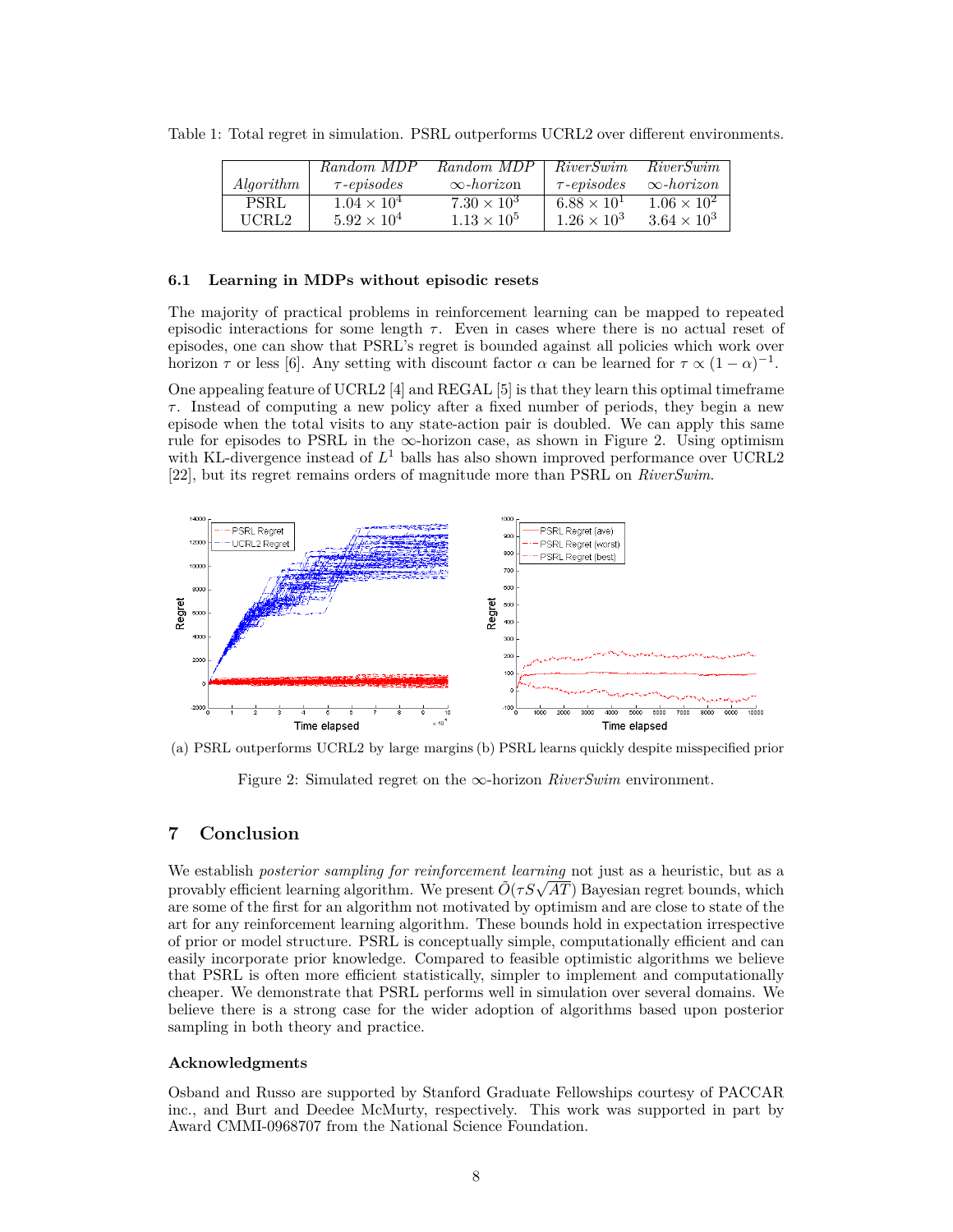# **References**

- [1] A. N. Burnetas and M. N. Katehakis. Optimal adaptive policies for markov decision processes. *Mathematics of Operations Research*, 22(1):222–255, 1997.
- [2] P. R. Kumar and P. Varaiya. *Stochastic systems: estimation, identification and adaptive control*. Prentice-Hall, Inc., 1986.
- [3] T.L. Lai and H. Robbins. Asymptotically efficient adaptive allocation rules. *Advances in applied mathematics*, 6(1):4–22, 1985.
- [4] T. Jaksch, R. Ortner, and P. Auer. Near-optimal regret bounds for reinforcement learning. *The Journal of Machine Learning Research*, 99:1563–1600, 2010.
- [5] P. L. Bartlett and A. Tewari. Regal: A regularization based algorithm for reinforcement learning in weakly communicating mdps. In *Proceedings of the Twenty-Fifth Conference on Uncertainty in Artificial Intelligence*, pages 35–42. AUAI Press, 2009.
- [6] R. I. Brafman and M. Tennenholtz. R-max-a general polynomial time algorithm for nearoptimal reinforcement learning. *The Journal of Machine Learning Research*, 3:213–231, 2003.
- [7] S. M. Kakade. *On the sample complexity of reinforcement learning*. PhD thesis, University of London, 2003.
- [8] M. Kearns and S. Singh. Near-optimal reinforcement learning in polynomial time. *Machine Learning*, 49(2-3):209–232, 2002.
- [9] W. R. Thompson. On the likelihood that one unknown probability exceeds another in view of the evidence of two samples. *Biometrika*, 25(3/4):285–294, 1933.
- [10] O. Chapelle and L. Li. An empirical evaluation of Thompson sampling. In *Neural Information Processing Systems (NIPS)*, 2011.
- [11] S.L. Scott. A modern Bayesian look at the multi-armed bandit. *Applied Stochastic Models in Business and Industry*, 26(6):639–658, 2010.
- [12] S. Agrawal and N. Goyal. Further optimal regret bounds for Thompson sampling. *arXiv preprint arXiv:1209.3353*, 2012.
- [13] S. Agrawal and N. Goyal. Thompson sampling for contextual bandits with linear payoffs. *arXiv preprint arXiv:1209.3352*, 2012.
- [14] E. Kauffmann, N. Korda, and R. Munos. Thompson sampling: an asymptotically optimal finite time analysis. In *International Conference on Algorithmic Learning Theory*, 2012.
- [15] D. Russo and B. Van Roy. Learning to optimize via posterior sampling. *CoRR*, abs/1301.2609, 2013.
- [16] M. Strens. A Bayesian framework for reinforcement learning. In *Proceedings of the 17th International Conference on Machine Learning*, pages 943–950, 2000.
- [17] J. Z. Kolter and A. Y. Ng. Near-Bayesian exploration in polynomial time. In *Proceedings of the 26th Annual International Conference on Machine Learning*, pages 513–520. ACM, 2009.
- [18] T. Wang, D. Lizotte, M. Bowling, and D. Schuurmans. Bayesian sparse sampling for on-line reward optimization. In *Proceedings of the 22nd international conference on Machine learning*, pages 956–963. ACM, 2005.
- [19] A. Guez, D. Silver, and P. Dayan. Efficient bayes-adaptive reinforcement learning using samplebased search. *arXiv preprint arXiv:1205.3109*, 2012.
- [20] J. Asmuth and M. L. Littman. Approaching bayes-optimalilty using monte-carlo tree search. In *Proc. 21st Int. Conf. Automat. Plan. Sched., Freiburg, Germany*, 2011.
- [21] A. L. Strehl and M. L. Littman. An analysis of model-based interval estimation for markov decision processes. *Journal of Computer and System Sciences*, 74(8):1309–1331, 2008.
- [22] S. Filippi, O. Cappé, and A. Garivier. Optimism in reinforcement learning based on kullbackleibler divergence. *CoRR*, abs/1004.5229, 2010.